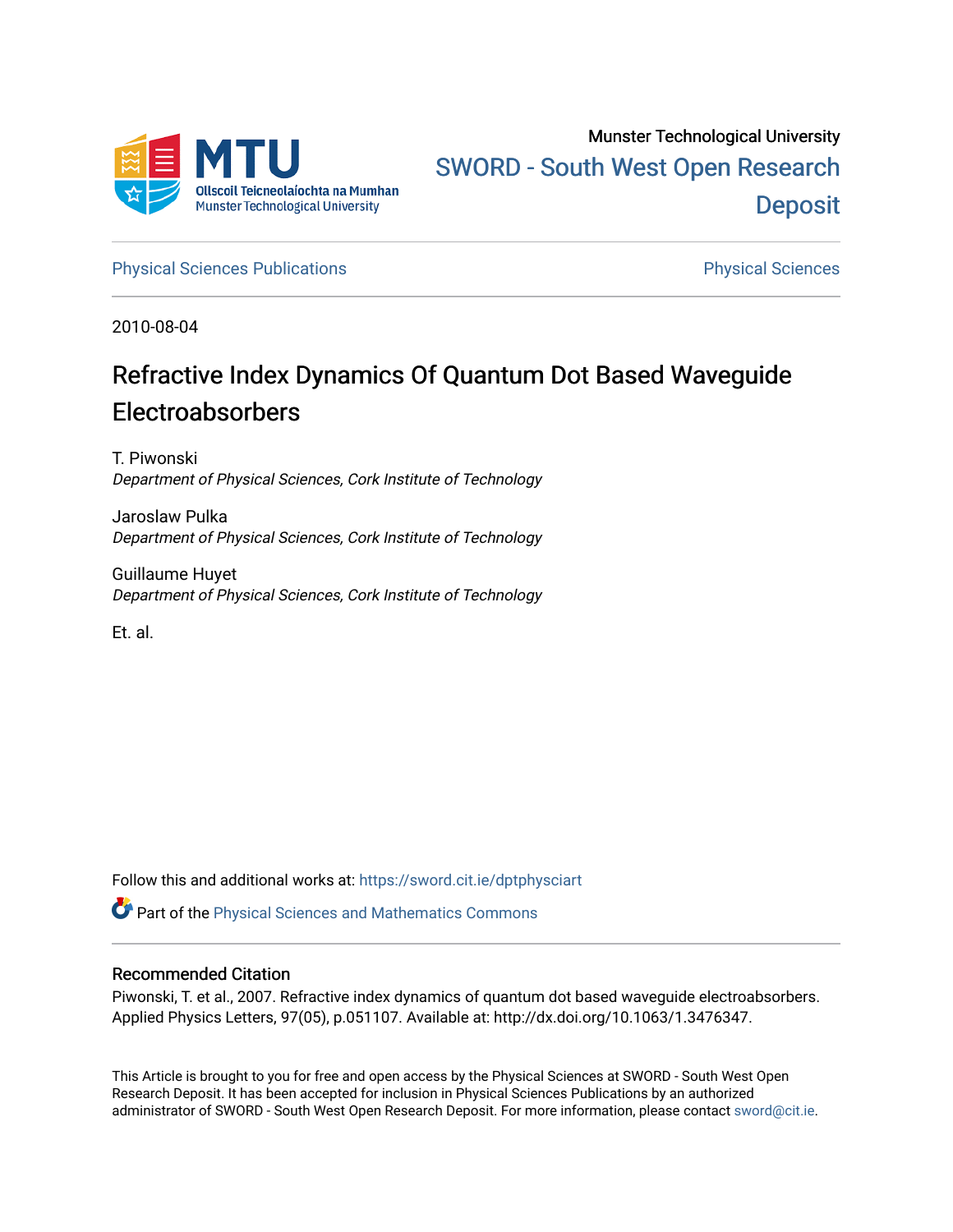## **[Refractive index dynamics of quantum dot based waveguide](http://dx.doi.org/10.1063/1.3476347) [electroabsorbers](http://dx.doi.org/10.1063/1.3476347)**

Tomasz Piwonski,<sup>1</sup> Jaroslaw Pulka,<sup>1</sup> Evgeny A. Viktorov,<sup>1</sup> Guillaume Huyet,<sup>1</sup> and John Houlihan<sup>1</sup>

1 *Tyndall National Institute, Lee Maltings, Cork, Ireland and Department of Applied Physics, Cork Institute of Technology, Ireland*

2 *Department of Computing, Maths and Physics, Waterford Institute of Technology, Waterford, Ireland*

(Received 27 June 2010; accepted 14 July 2010; published online 4 August 2010)

The refractive index dynamics of InAs/GaAs quantum dot based waveguide absorbers is studied using heterodyne pump-probe measurements. Absorption reduction due to the pump can be accompanied by either positive or negative refractive index changes depending on the wavelength used. This change in sign of the phase amplitude coupling can be understood by considering the atomlike nature of the quantum dot transitions involved. © *2010 American Institute of Physics*. doi[:10.1063/1.3476347](http://dx.doi.org/10.1063/1.3476347)

The study of self assembled quantum dot (QD) based optical materials and devices was originally motivated by a desire for atomlike optical properties in a compact solid state structure. If applied to semiconductor lasers, researchers envisioned low phase-amplitude coupling, very high differential gain, and temperature insensitive operation, however these expectations have been tempered by the realization that complicating factors exist such as lack of size control, the asymmetry in electron and hole effective mass and the effects of the host matrix.<sup>1</sup>

Nonetheless, niche application areas have been identified where QD based structures are outperforming their bulk and quantum well counterparts, for example monolithic mode locked lasers.<sup>2</sup> Recent reports include very low pulse to pulse jitter for both harmonically mode locked $3$  and dual mode injected devices,<sup>4</sup> where the former also demonstrated parameter insensitive dispersion compensated pulses of 700 fs duration over a locking range of 100 MHZ, while the latter showed spectral tuning over 10 nm and large reductions in time bandwidth product. Additionally, interesting features such as wavelength bistability with absorber bias voltage have been reported but remain unexplained.<sup>5</sup> Important related applications include electroabsorption modulators<sup>6</sup> and saturable absorber mirrors.<sup>7</sup> Understanding the ultrafast gain and refractive index dynamics in these novel materials is key to successful exploitation of these devices. In this paper, we measure the refractive index dynamics in a waveguide absorber and show that the pump induced refractive index changes can be either positive or negative depending on wavelength.

The QD waveguide absorber device studied was 1 mm long, had  $4\mu$  width ridges together with tilted, antireflection coated facets. It was fabricated from material that included six stacks of InAs/GaAs QDs in a dots-in-a-well structure, grown by Zia Inc. (see Ref. [8](#page-3-7) for further details of the material). The absorption spectra under reversed biased conditions were measured using a continuous tunable source and

are displayed in Fig. [1.](#page-1-1) The inhomogeneously broadened ground state transition is clearly visible around 1320 nm at 0 V. As the reverse voltage is increased, the peak is shifted to longer wavelengths due to the quantum confined Stark effect while the absorption reduces due to increased spatial separation of electron and hole wave functions with increasing electric field (see Ref. [9](#page-3-8) for further explanation of a similar structure).

To study the dynamics of the absorption and refractive index, heterodyne pump probe measurements were carried out for a variety of wavelengths and reverse voltages, using pump and probe pulses at the same wavelength. Using this technique, the ultrafast changes and subsequent recovery in absorption (and refractive index) due to an incident pump pulse can be inferred by measuring the amplitude (and phase) of a probe pulse whose delay with respect to the pump pulse is varied (see Ref. [10](#page-3-9) for further experimental details). As reported previously, the absorption recovery dynamics can be classified into two regimes depending on reverse voltage. At low voltages, carrier dynamics within the dot together with thermionic emission are the important mechanisms while at higher voltages, tunneling processes

<span id="page-1-1"></span>

FIG. 1. (Color online) Absorption spectra of the QD waveguide absorber as a function of reverse bias voltage. Wavelengths (and voltages) at which pump probe measurements were carried out are indicated by arrows (and bold lines). In each case, the device was pumped and probed at the same wavelength.

0003-6951/2010/97(5)/051107/3/\$30.00

#### /051107/3/\$30.00 © 2010 American Institute of Physics **97**, 051107-1

**Downloaded 23 Sep 2010 to 143.239.65.204. Redistribution subject to AIP license or copyright; see http://apl.aip.org/about/rights\_and\_permissions**

<span id="page-1-0"></span>a)Electronic mail: jhoulihan@wit.ie.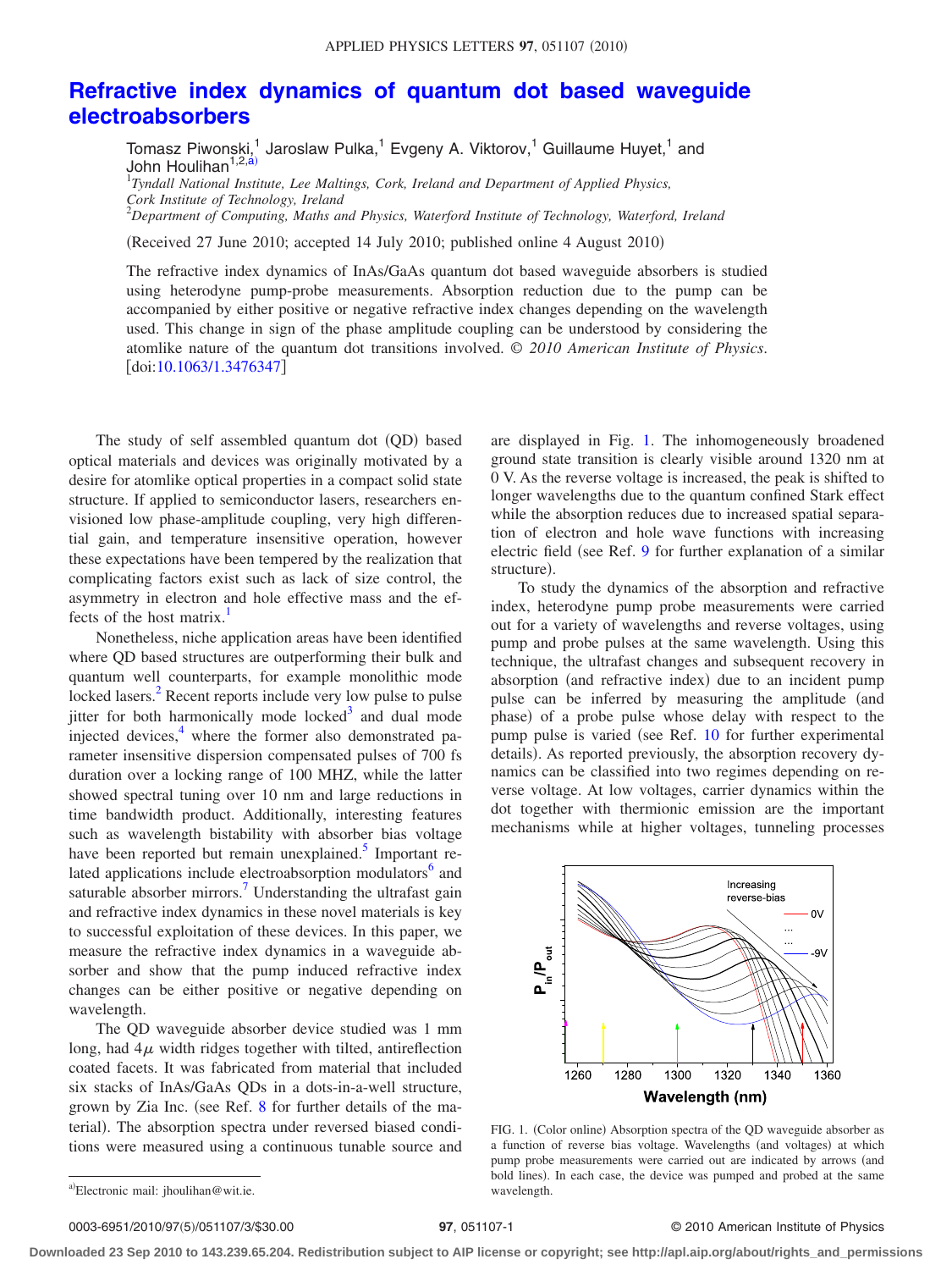<span id="page-2-0"></span>

FIG. 2. (Color online) Absorption and phase recovery dynamics taken at reverse voltages of –3 V and –5 V. The laser's repetition rate was 80 MHz.

dominate.<sup>11</sup> In this paper, we concentrate on the low voltage regime.

Presented in Fig. [2](#page-2-0) are the absorption and phase recovery dynamics at reverse bias voltages of  $-3V$  and  $-5V$ , respectively, carried out at various wavelengths with a pump power of 0.5 mW. As is apparent from the absorption data, the shape of the absorption recovery does not show large changes with wavelength for either 3 or  $-5V$  cases. The main variations are twofold. First, there is some variation in the absorption bleaching over the wavelength range due to the shape of the absorption spectrum (Fig. [1](#page-1-1)), and second, there is a faster absorption recovery around excited state wavelengths due to Auger dominated carrier dynamics for excited state carriers.<sup>1</sup>

In contrast, the phase change associated with pump induced absorption bleaching shows a large variation with wavelength at both 3 and  $-5V$  and can be either positive or negative. For both reverse bias cases, the magnitude of the initial phase change due to absorption bleaching is large at either end of the spectral region, and much smaller close to the inhomogeneously broadened ground and excited state absorption maxima. In between these absorption maxima (1270 nm case), the magnitude is increased to a level similar to that occurring at either end of the spectral region. The sign of the phase change also varies with wavelength and switches a number of times over the spectral region studied in both reverse bias cases. The region where the sign change occurs is close to ground and excited absorption maxima in both voltage cases. Also, when the magnitude of the initial phase change is large, the shape of the phase recovery is very similar to that of the gain recovery, containing two stages of recovery, $12$  where the magnitude of the initial phase change seems smaller, in the vicinity of the ground and excited absorption peaks, the apparent recovery time is much longer and will be discussed in a later section.

This behavior is in contrast to the forward biased phase measurements reported previously, $13$  in which the phase recovery dynamics exhibited much larger contributions at long timescales that implied the role of higher order dot and wetting layer carrier populations in the pump induced phase

change and recovery. In our reversed bias case, the lack of large, long timescale components, and similarity of phase and gain dynamics in some spectral regions would suggest against such a strong role for nonresonant carriers in this case. Also, the sign of the pump induced phase change across the ground state is consistent with that expected from a simple artificial atom.

In order to further investigate the spectral dependence of the phase dynamics and the impact of the relatively wide spectrum of our ultrafast pulses (20 nm), a bandpass filter (bandwidth 10 nm) was inserted just before the final detector to examine the phase dynamics for different groups of modes and compare those to that measured for the entire pulse. The results of such a measurement are shown in Fig. [3](#page-3-13) at two different wavelengths, for a reverse voltage of  $-3V$ .

As is clear from panels (a) and (c) in Fig.  $3$ , apart from small amplitude changes, filtering the pulse before detection does not have a large effect on the measured absorption dynamics. However, in the case of the phase dynamics a much different situation exists. At the maximum of the ground state absorption [1320 nm, panel (b)], the initial phase change for the total pulse is small and negative while the filtered cases show different behaviors depending on which spectral region of the pulse is examined. For the central portion the phase change is small and positive, for the short wavelength side, the change is large and positive and for the long wavelength side, the change is large and negative. Thus, the phase of the total pulse contains canceling contributions from either side of the ground state maximum absorption, across both stages of phase dynamics.

At a longer central wavelength of  $1340$  nm [panel (d)], the initial phase shift also shows a variation across the pulse spectrum, containing large contributions from central and longer wavelengths and a very small contribution from shorter wavelengths (toward the peak absorption), resulting in an intermediate phase change for the total pulse. Such behavior is consistent with the artificial atom picture of the QD. In the low voltage reverse bias case, nonresonant wetting layer states do not play a significant role in the phase

**Downloaded 23 Sep 2010 to 143.239.65.204. Redistribution subject to AIP license or copyright; see http://apl.aip.org/about/rights\_and\_permissions**